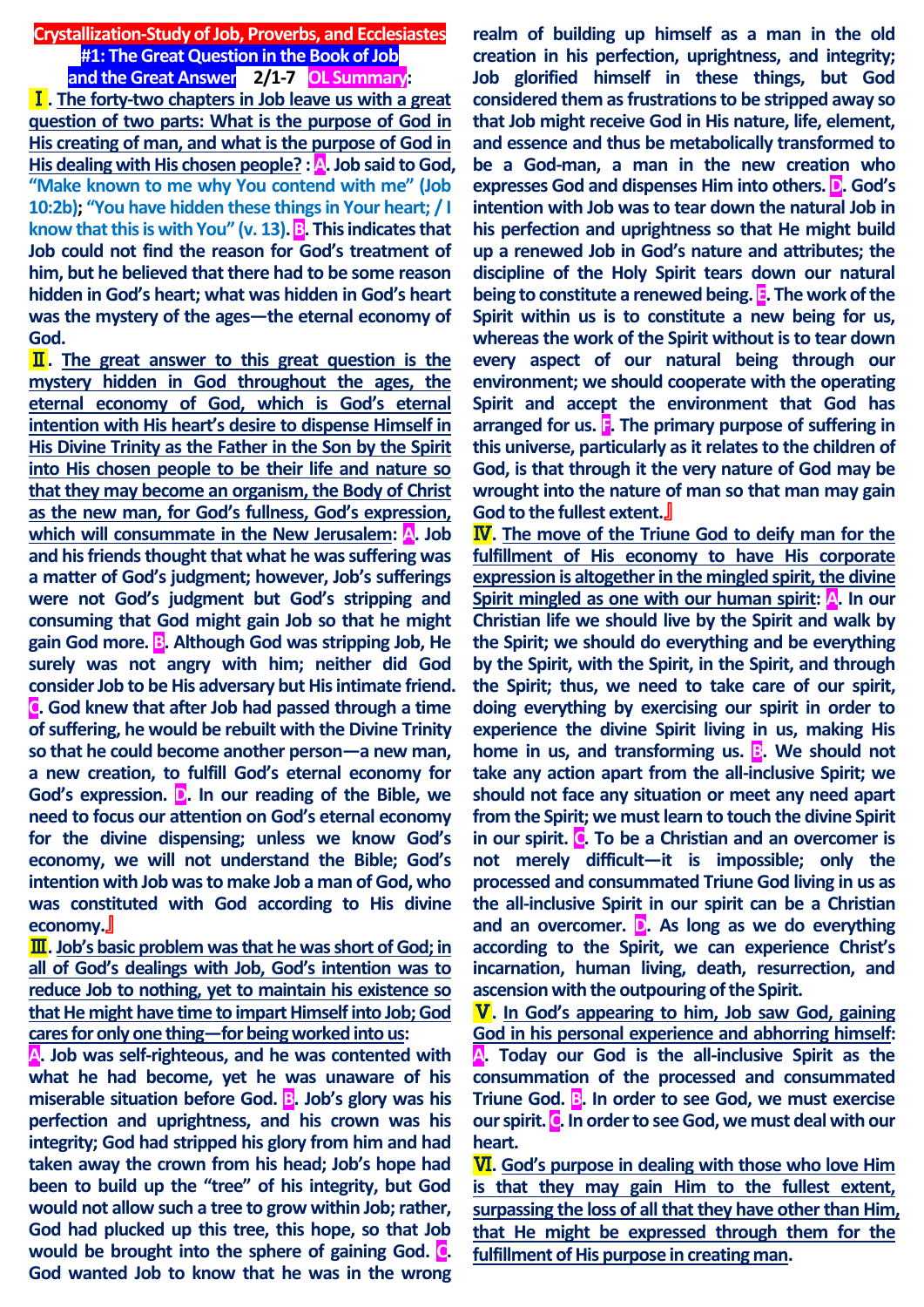## CP1:The reason God stripped and consumed Job was for him to be released from good and evil and rebuilt by the Triune God

OL1: The forty-two chapters in Job leave us with a great question of two parts: What is the purpose of God in His creating of man, and what is the purpose of God in His dealing with His chosen people? Eph. 3:9 And to enlighten all that they may see what the economy of the mystery is, which throughout the ages has been hidden in God, who created all things. 1 Tim. 1:3-4…Charge certain ones not to teach different things nor to give heed to myths and unending genealogies, which produce questionings rather than God's economy, which is in faith. **OL2**: Job said to God, "Make known to me why You contend with me" (10:2b); "You have hidden these things in Your heart; / I know that this is with You" (10:13).

OL3: In our reading of the Bible, we need to focus our attention on God's eternal economy for the divine dispensing; unless we know God's economy, we will not understand the Bible; God's intention with Job was to make Job a man of God, who was constituted with God according to His divine economy.

The New Testament is God's answer to Job. We may say that it is a message from God to Job. This message, this answer, reveals that God was not judging Job or punishing him but was stripping and consuming him so that Job could be rebuilt with the Triune God. Although millions of people have read the New Testament, not many understand the answer that it contains.

Job's three friends were not right concerning God's purpose in dealing with His people, because their concept was based on the principle of good and evil, on the tree of the knowledge of good and evil, the sideline alongside the tree of life as the main line.

Job was right because his concept in general was not based on the principle of good and evil. However, he was groping in relation to the purpose for which God deals with His people. On the negative side, he was right; on the positive side, he was devoid of the divine revelation, not knowing that God's purpose in dealing with His people is that He wants His people to gain Him, to partake of Him, to possess Him, and to enjoy Him more and more, rather than all things.

All the physical blessings with which God blessed Job were to show Job God's lovingkindness and faithfulness in his latter days. This indicates that God is perfect and kind in dealing with those who love Him. Even today, after God deals with us by stripping us and consuming us, and after His purpose is accomplished, God gives us His physical blessings. However, God's purpose in dealing with His people is not to give physical blessings to them but to give Himself to them as their eternal portion, which ultimately consummates in the New Jerusalem.

Application: New ones and Youth/College students 2 Cor.4:7 But we have this treasure in earthen vessels that the excellency of the power may be of God and not out of us.

 $FN$  the earthen vessels<sup>1</sup>: we who contain this treasure are earthen vessels, worthless and fragile. A priceless treasure is contained in worthless vessels! This has made the worthless vessels ministers of the new covenant with a priceless ministry. This has been accomplished by the divine power in resurrection. The excellency of the power is surely of God and not out of us. FN<sup>[treasure</sup>]: This treasure, the indwelling Christ, in us, the earthen vessels, is the divine source of the supply for the Christian life. It is by the excellent power of this treasure that the apostles as the ministers of the new covenant were capable of living a crucified life that the resurrection life of Christ, whom they ministered, might be manifested. Thus, they manifested the truth for the shining of the gospel.

The economy of God is God's plan for man and the implementation of the plan. Man was created from clay. The composition of the material body of man is the same as that of clay, and when man is buried, he returns to the earth. As an earthen vessel, man is worthless on his own, but Christ, the most precious treasure, is placed in a worthless vessel. This indwelling Christ is the source of the divine supply of the Christian life, the power to express Christ and to share Christ with others. You should understand and consecrate yourself to this divine economy and the divine dispensing, and then keep yourself in it all your life.

If you are a student, concerning your relationships with classmates and teachers, or if you are a worker, concerning your relationships with co-workers and bosses, you can experience an extraordinarily great supply from the indwelling Christ. For example, when you feel that your teachers don't like you, you become disgusted and demotivated. It is natural and easy for you to react in this way. But there is a surpassingly great power within you, that allows you to persevere, to respect, to love, to forgive, to accept, to build relationships. Turn to the spirit, open your heart, and call upon the name of the Lord. Then Satan will say to you, "You are really not liked by the teacher, and you have no hope in this class anymore," etc. to induce division, but you stand against it. You can declare with the faith, "Satan, you are the father of lies and the enemy of God. Therefore, I will always speak against you and declare in faith, 'Get behind me, Satan!' " Satan always accuses people day and night to bring them into discord and conflict. But you can understand, forgive, reconcile, and become one with each other in the Lord. This is what it means to experience the Lord, express the Lord, and represent the Lord.

Prayer: "Oh Lord Jesus, the purpose for which God created man is to fill him as a vessel with God by putting Christ, the precious treasure to make him an expression of God. Christ, the precious treasure living in me, is the source of supply for having a divine life. I have learned that the environment that strips me away and consumes me is for me to gain more and more of God, to hold on God, to possess God, and to enjoy God. Even when having a hard time, I will not be discouraged, but will look to the Lord, trust in Him, and gain Him."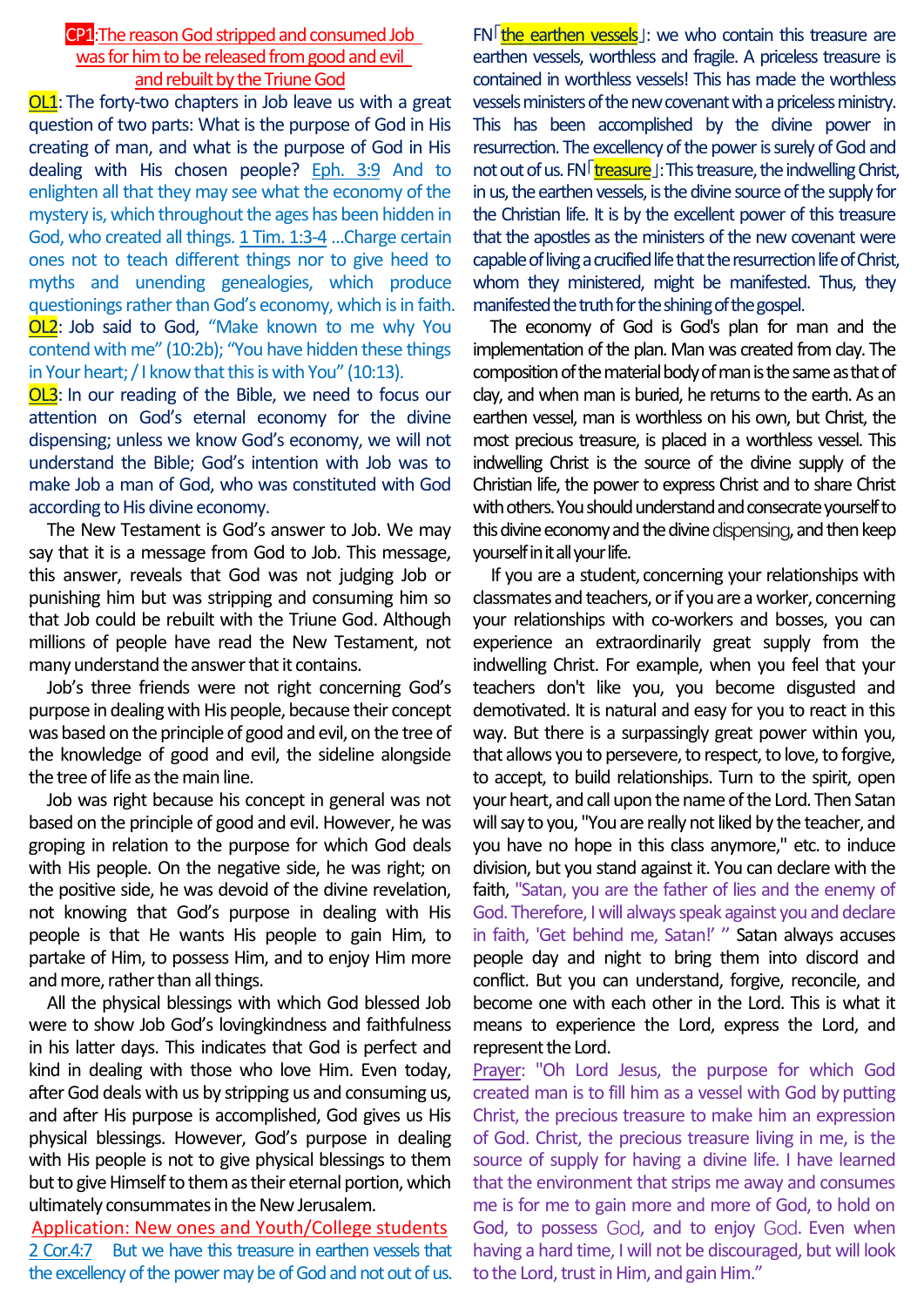# CP2:God only cares for one thing, that is to work Himself into us

OL1: God's dealing with Job was to bring him out of the sphere of ethics and into the sphere of God-gaining so that he would be turned from seeking perfection in ethics to seeking and gaining God instead of anything else; man's standing before God is based on how much of God he has gained. John  $10:10 \cdots$  have come that they may have life and may have it abundantly. 1 Cor. 15:45 …The last Adam became a life-giving Spirit. Rom. 8:6 For the mind set on the flesh is death, but the mind set on the spirit is life and peace.

Job and his three friends, Eliphaz, Bildad, and Zophar, were in the realm of the tree of the knowledge of good and evil. Even though Job was on a somewhat higher level than his friends, he and they were still in the same realm. God was trying to rescue them from that realm and put them into the realm of the tree of life. The first thing God had to do was to strip Job, consume him, and tear him down so that he would become nothing as a person under suffering. This became the base for God to rebuild Job with the Divine Trinity, that Job could be a new man, a part of God's new creation, to fulfill God's eternal economy for God's expression.

OL2: Job's basic problem was that he was short of God; in all of God's dealings with Job, God's intention was to reduce Job to nothing, yet to maintain his existence so that He might have time to impart Himself into Job; God cares for only one thing—for being worked into us. Phil. 3:8 But moreover I also count all things to be loss on account of the excellency of the knowledge of Christ Jesus my Lord, on account of whom I have suffered the loss of all things and count them as refuse that I may gain Christ.2 Cor. 4:16 We do not loose heart…though our outer man is decaying, yet our inner man is being renewed day by day.

But why do we stress the distinction between the living God and the God of resurrection? It is because while the living God can perform many acts on man's behalf, the nature of the living God cannot blend with the nature of man. When, on the other hand, the God of resurrection works, His very nature is wrought into the nature of man…. Even when the living God has performed some act on your behalf, after that act as before it, He is still He, and you are still you. His working on your behalf does not impart anything of His nature into you. The living God can work on behalf of man, but the nature of the living God cannot unite with the nature of man. On the other hand, when the God of resurrection works, He communicates Himself to man by that which He does for him. The primary purpose of suffering in this universe, particularly as it relates to the children of God, is that through it the very nature of God may be wrought into the nature of man….Through a process of outward decay, an inward process is taking place that is adding a new constituent to our lives.

#### Application to business person/graduate students

God's economy does not make you a good man, it makes you a God man. A God-man is one who is filled with God,

reconstituted with God, transformed, expressing God, and acting on God's behalf. Good man "ism" focuses your attention on trying to make yourself look good. But being a God-man in God's economy focuses your attention on enjoying God, magnifying God, and representing God. Therefore, you cannot remain in God's economy unless you come out of the concept of good man ism. In your business life or in your study life, are you careful to stay in God's economy, to enjoy God, to magnify God, to represent God? When you have hardships in your business life, God's purpose is for you to step out of the realm of the knowledge of good and evil and enjoy, acquire, express, and represent Godmore. Even though your outer man is decaying due to hardships, your inner man is being renewed day by day. Therefore, understand God's will and do not be discouraged by hardships, but exercise your spirit, put your mind on your spirit, and rely on the Body of Christ to deal with hardships.

A testimony to be renewed in the midst of the hardships of business life: I have been working in the companies for over 30 years, and there have always been hardships. However, amidst the hardships, there have been renewing within.

On one occasion, a subordinate filed a power harassment complaint against her boss (my subordinate) and me in court under false pretenses. She had a mental illness, so her supervisor took special care to deal with her. We were all very confused by her complaint. I was shocked to think, "Why should I, a person who loves the Lord, have to go through such a terrible thing?" I was so shocked. The company assigned us a lawyer specializing in labor issues from a major law firm. On the day of the trial, we had to answer the judge's questions for one hour.

My direct supervisor was too nervous to give an answer, so I did almost 100% of the talking. I asked the three main sisters in the church to pray for us during this afternoon hour. In the end, the judge ruled that we were 100% in the right (such rulings are rare in corporate harassment cases). The experienced lawyer who assisted us said, "Your response was 100% perfect. In all my years of handling corporate labor cases, I have never seen anyone respond as perfectly as you did". Later, the employee confessed to the company that she had lied about the entire complaint. Through this, I realized that the Lord had a wonderful hand on myself, the lawyer, and the judges.

What I was praying for myself was to be free from anger and to calmly defend myself on the basis of facts. And through the prayers of the sisters, there was a supply from the Body of Christ. With the support of the Body, the Lord was at work and we were able to experience this special portion of Christ. Praise the Lord! Whenever I said in my heart, "I can't pray about this," I failed (nothing is impossible for the Lord). I think the important thing is to be completely open and trusting the Lord and the church. Prayer:" Oh Lord Jesus, Job's basic problem was that he lacked God. Likewise, my basic problem is that I lack God. When I have hardships in my business life, I have learned that God's purpose for me is for me to get out of the realm of the knowledge of good and evil more, to enjoy, acquire, express, and represent God more. Let me be subject to God's arrangement, and in the midst of hardship, let me turn my fears and murmurs into prayers, and use them as opportunities to win God. Amen!"